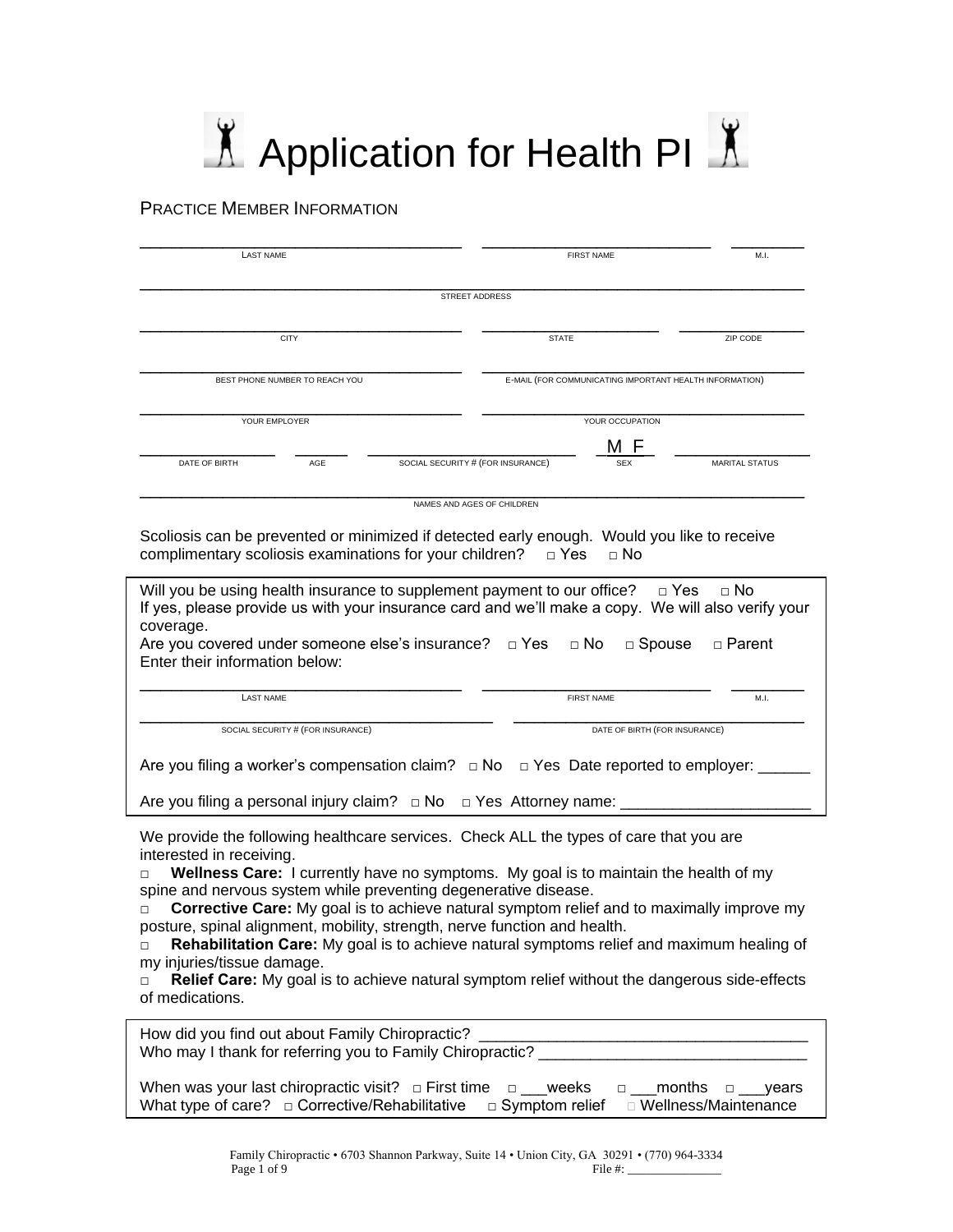$\sqrt{ }$  Check each of vour health problems.

#### **HEAD PROBLEMS**

□ 1. Headaches or Migraines □ 2. TMJ (jaw) Pain/Clicking **SPINAL PROBLEMS** □ 3. Neck □ Pain □ Stiffness □ 4. Upper Shoulder (trapezius) Pain □ 5. Upper Back (Shoulder blades) Pain □ 6. Middle Back □ Pain □ Stiffness □ 7. Low Back □ Pain □ Stiffness □ 8. Pelvis/Buttock Pain **UPPER EXTREMITY (ARM) PROBLEMS** □ 9. Shoulder Joint Pain □ 10. Elbow Joint Pain □ 11. Wrist Pain □ 12. Hand □Pain □Numbness □Tingling □ 13. Arm □ Pain □Numbness □Tingling **LOWER EXTREMITY (LEG) PROBLEMS** □ 14. Hip Joint Pain □ 15. Knee Joint Pain □ 16. Ankle Joint Pain □ 17. Foot □ Pain □Numbness □Tingling □ 18. Leg □ Pain □Numbness □Tingling **CHEST, ABDOMINAL OR PELVIC PROBLEMS** □ 19. Chest Pain/ Symptoms □ 20. Abdominal Pain/ Symptoms □ 21. Pelvic Pain/ Symptoms

On the image below, circle the areas where your pain is located. Then number those areas in the order of most painful to least painful. Finally, if the pain radiates, draw an arrow to indicate the direction of the radiating pain.



#### Answer the following questions regarding your health problems:

Which health problem concerns you the most?

What do you feel caused your health problem? □ I don't know □ injury □ auto accident □ stress □ developed over time Explain:

Who have you seen previously for this health problem? □ No one □ Chiropractor □ Medical □ Physical Therapist

What treatment did you receive?

Which of the following activities of daily life are being adversely affected by your current health problem? □ Household chores

- □ Bending over
- □ Caring for family
- □ Climbing stairs □ Concentrating
- 
- □ Dressing self

□ Getting to sleep □ Grocery shopping

□ Driving Car □ Exercising

- □ Getting in/out of car □ Looking over shoulder □ Making love
	- □ Lying down

□ Lifting objects

- □ Rising out of chair / bed □ Showering or bathing
	- □ Sitting

□ Reaching overhead

- □ Standing
- □ Staying asleep □ Using a computer
	- □ Walking
	- □ Participating in
	- yardwork

Other activities not listed: \_\_\_\_\_\_\_\_\_\_\_\_\_\_\_\_\_\_\_\_\_\_\_\_\_\_\_\_\_\_\_\_\_\_\_\_\_\_\_\_\_\_\_\_\_\_\_\_\_\_\_\_\_\_\_\_\_\_\_\_\_\_\_\_\_\_\_\_\_\_\_\_\_\_\_\_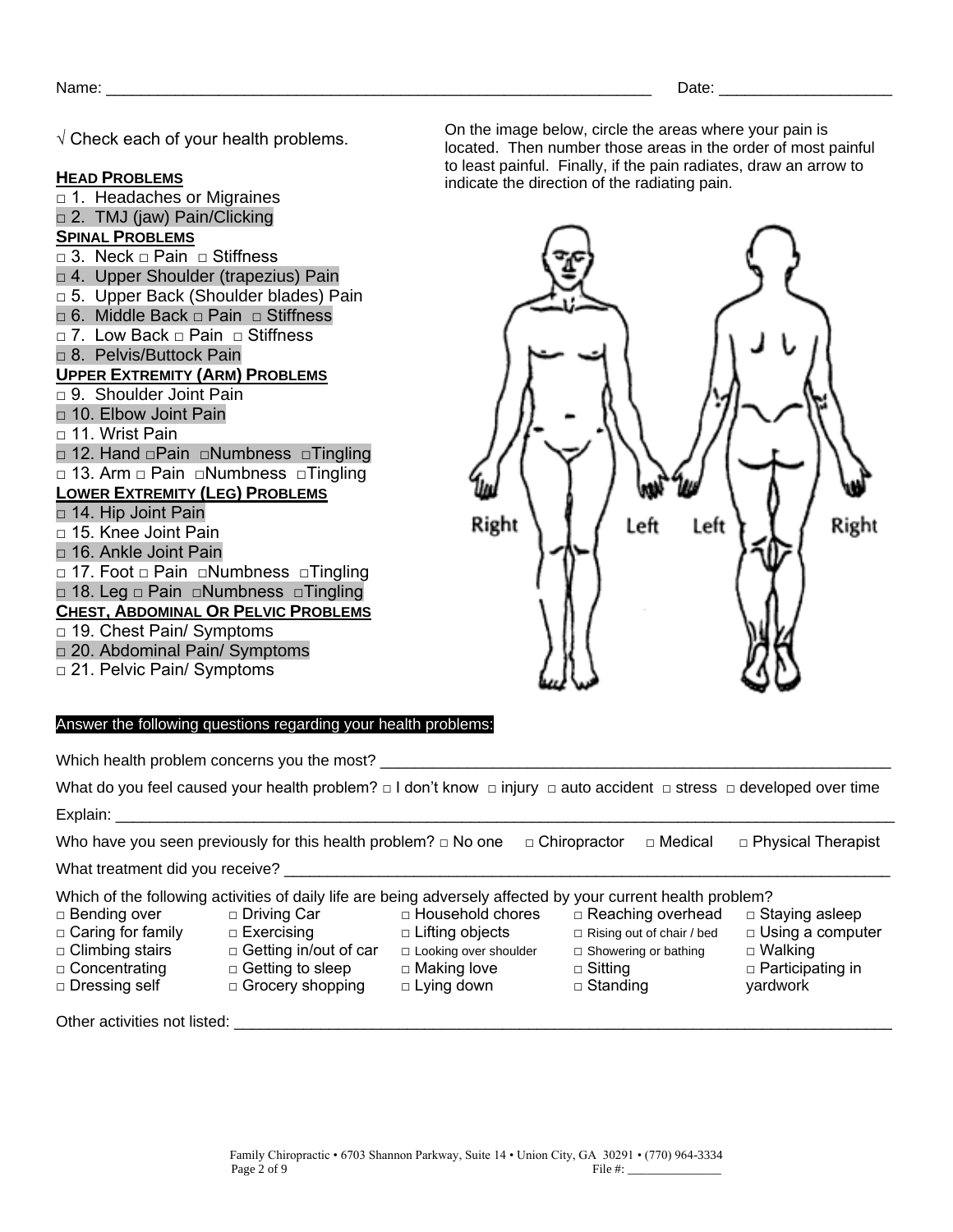Name: where the contract of the contract of the contract of the contract of the contract of the contract of the contract of the contract of the contract of the contract of the contract of the contract of the contract of th

Below are lists of diseases which may seem unrelated to the purpose of your appointment. However, these questions must be answered carefully as these problems can affect your overall course of care.

> □ Influenza □ Pleurisy  $\Box$  Arthritis □ Epilepsy

□ Lumbago □ Eczema

□ Mental Disorders

#### **CHECK ANY OF THE FOLLOWING DISEASES YOU HAVE HAD:**

- □ Pneumonia
- □ Rheumatic Fever
- $\Box$  Polio
- □ Tuberculosis
- □ Whooping Cough
- □ Anemia
- □ Measles

□ Small Pox □ Chicken Pox □ Diabetes

□ Mumps

- □ Cancer
- □ Heart Disease
- □ Thyroid

#### **CHECK ANY OF THE FOLLOWING YOU HAVE HAD THE PAST 6 MONTHS:**

#### **MUSCULOSKELETAL CODE**

- □ Low Back Pain
- □ Pain Between Shoulders
- □ Neck Pain
- □ Arm Pain
- □ Joint Pain/ Stiffness
- □ Walking Problems
- □ Difficult Chewing/ Clicking Jaw
- $\Box$  General Stiffness

#### **NERVOUS SYSTEM CODE**

- □ Nervous
- □ Numbness
- □ Paralysis
- □ Dizziness
- □ Forgetfulness
- □ Confusion/ Depression
- □ Fainting
- □ Convulsions
- □ Cold/ Tingling Extremities
- □ Stress

#### **GENERAL CODE**

- **□** Fatigue
- □ Allergies
- □ Loss of Sleep
- □ Fever
- □ Headaches

#### **GASTRO-INTESTINAL CODE**

- □ Poor/Excessive Appetite
- □ Excessive Thirst
- □ Frequent Nausea
- □ Vomiting
- □ Diarrhea
- □ Constipation
- □ Hemorrhoids
- □ Liver Problems
- □ Gall Bladder Problems
- □ Weight Trouble □ Abdominal Cramps

#### Patient Signature: \_\_\_\_\_\_\_\_\_\_\_\_\_\_\_\_\_\_\_\_\_\_\_\_\_\_\_\_\_\_\_\_\_\_\_\_\_\_\_\_\_\_\_\_\_\_\_\_\_\_\_\_\_\_\_\_Date: \_\_\_\_\_\_\_\_\_\_\_\_\_\_\_\_\_\_\_\_\_

□ Gas/ Bloating After Meals □ Heartburn

- □ Black/ Bloody Stool
- □ Colitis

#### **GENITO-URNIARY CODE**

- □ Bladder Trouble
- □ Painful/ Excessive Urination
- □ Discolored Urine

#### **C-V-R CODE**

- □ Chest Pain □ Short Breath □ Blood Pressure Problems □ Irregular Heartbeat □ Heart Problems
- □ Lung Problems/ Congestion
- □ Varicose Veins
- □ Ankle Swelling
- □ Stroke

#### **EENT CODE**

- □ Vision Problems □ Dental Problems
- □ Sore Throat
- □ Ear Aches
- □ Hearing Difficulty
- □ Stuffed Nose

#### **MALE/FEMALE CODE**

- □ Menstrual Irregularity
- □ Menstrual Cramps
- □ Vaginal Pain/ Infection
- □ Breast Pain/ Lumps
- □ Prostate/ Sexual Dysfunction

#### **OTHER PROBLEMS**

- □ \_\_\_\_\_\_\_\_\_\_\_\_\_\_\_\_\_\_\_\_\_\_\_\_
- □ \_\_\_\_\_\_\_\_\_\_\_\_\_\_\_\_\_\_\_\_\_\_\_\_ □ \_\_\_\_\_\_\_\_\_\_\_\_\_\_\_\_\_\_\_\_\_\_\_\_

Have you been tested HIV positive? □ Yes □ No

#### **FEMALES ONLY:**

When was your last period? \_\_\_\_\_\_\_\_\_\_\_\_\_\_\_\_\_\_\_\_\_\_\_

Are you pregnant? Yes No

#### **FAMILY HISTORY**

The following members have a same or similar problem as I do:

- $\sqcap$  Mother
- $\Box$  Father
- □ Brother
- $\sqcap$  Sister
- □ Spouse
- $\sqcap$  Child

#### **Medication Name, Dosage, and Frequency:**



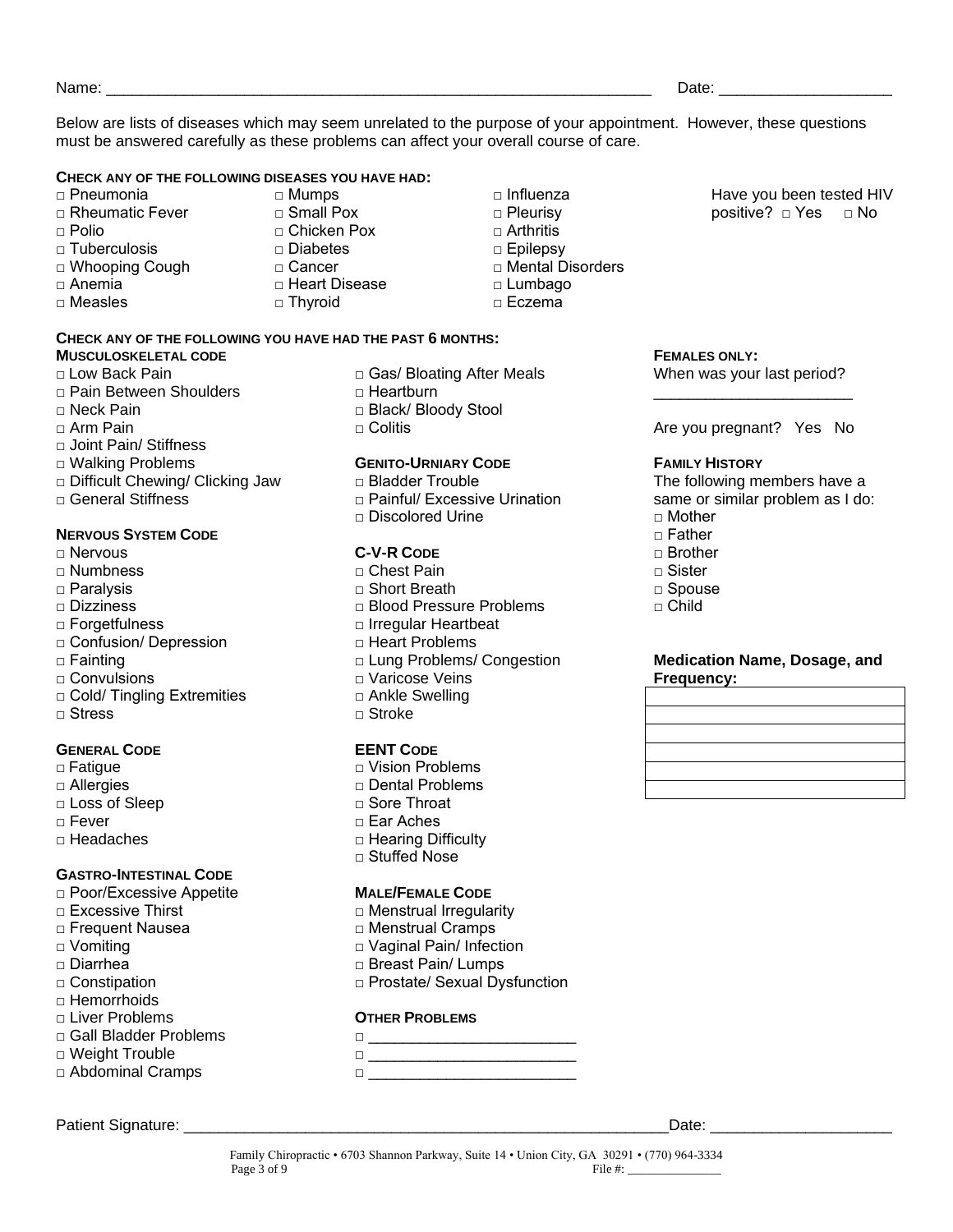## **FAMILY CHIROPRACTIC TERMS OF ACCEPTANCE AND CONSENT TO TREAT**

When a patient seeks chiropractic healthcare and we accept a patient for such care, it is essential for both to be working towards the same objective.

Chiropractic has only one goal. It is important that each patient understands both the objective and the method that will be used to attain it. This will prevent any confusion or disappointment.

**Adjustment:** The adjustment is the specific application of forces to facilitate the body's correction of vertebral subluxation (nerve interference). Our chiropractic method of correction is by specific adjustments of the spine.

**Health:** The state of optimal physical, mental and social well being, not merely the absence of disease or infirmity.

**Vertebral Subluxation:** A misalignment of one or more of the 24 vertebra in the spinal column which causes disturbance of nerve function and interference to the transmission of nerve impulses, resulting in a lessening of the body's innate ability to express its maximum health potential.

We do not offer to diagnose or treat any disease. We only offer to diagnose either vertebral subluxations or neuromusculoskeletal conditions. However, if during the course of a chiropractic spinal examination we encounter nonchiropractic or unusual findings, we will advise you. If you desire advice, diagnosis or treatment for those findings, we will recommend that you seek the services of another health care provider.

Regardless of what the disease is called, we do not offer to treat it. Nor do we offer advice regarding treatment prescribed by others. OUR ONLY PRACTICE OBJECTIVE is to eliminate a major interference to the expression of the body's innate intelligence. Our only method is specific adjusting to correct vertebral subluxations. However, we may use other procedures to help your body hold the adjustments.

Though chiropractic adjustments and treatments are usually beneficial and seldom cause any problem, I understand and am informed that there are some risks to treatment. Risks include, but are not limited to: fractures, disc injuries, cerebrovascular accidents and sprains. I understand that chiropractic is not an exact science and that, therefore, reputable practitioners cannot fully guarantee results. I acknowledge that no guarantee or assurance that has been made by anyone regarding the chiropractic treatment that I have requested and authorized.

I, **\_\_\_\_\_\_\_\_\_\_\_\_\_\_\_\_\_\_\_\_\_\_\_\_\_\_\_\_\_\_\_\_\_\_\_\_\_\_\_\_\_\_** have read and fully understand the above statements. All  **Patient Name**

questions regarding the doctor's objectives pertaining to my care in this office have been answered to my complete satisfaction and alternatives to treatment have been reviewed at my request. I hereby consent to and authorize chiropractic examination, chiropractic adjustments and other treatments, diagnostic x-rays, physiotherapy and rehabilitation as deemed necessary by the doctor. I intend this consent to apply to all my present and future treatments at this office.

I also acknowledge that I was provided a copy of the Notice of Privacy Practices and that I have read (or had the opportunity to read if I so chose) and understand the Notice.

\_\_\_\_\_\_\_\_\_\_\_\_\_\_\_\_\_\_\_\_\_\_\_\_\_\_\_\_\_\_\_\_\_\_\_ \_\_\_\_\_\_\_\_\_\_\_\_\_\_\_\_\_\_\_\_\_\_\_\_\_\_\_\_\_ \_\_\_\_\_\_\_\_\_\_\_\_ **Patient Signature Date Consent to treat minor child** I \_\_\_\_\_\_\_\_\_\_\_\_\_\_\_\_\_\_\_\_\_\_\_\_\_\_\_\_\_\_\_\_\_\_\_\_\_\_\_\_\_ being the parent of legal guardian of \_\_\_\_\_\_\_\_\_\_\_\_\_\_\_\_\_\_\_\_\_\_\_\_\_\_ Patient Name(s) \_\_\_\_\_\_\_\_\_\_\_\_\_\_\_\_\_\_\_\_\_\_\_\_\_\_\_\_\_\_\_\_\_\_\_\_\_\_\_\_\_\_\_\_\_\_ have read and fully understand the above terms of acceptance and hereby consent to and authorize chiropractic examination, treatment, physiotherapy and rehabilitation as deemed necessary by the doctor for my child(ren).

> Family Chiropractic • 6703 Shannon Parkway, Suite 14 • Union City, GA 30291 • (770) 964-3334 Page  $4$  of  $9$  File  $\#$ :

\_\_\_\_\_\_\_\_\_\_\_\_\_\_\_\_\_\_\_\_\_\_\_\_\_\_\_\_\_\_\_\_\_\_\_\_\_\_\_\_\_\_\_\_\_\_\_\_\_\_\_\_\_\_\_\_ \_\_\_\_\_\_\_\_\_\_\_\_\_\_\_\_\_\_\_\_\_\_\_\_

**Parent or Legal Guardian Signature** Date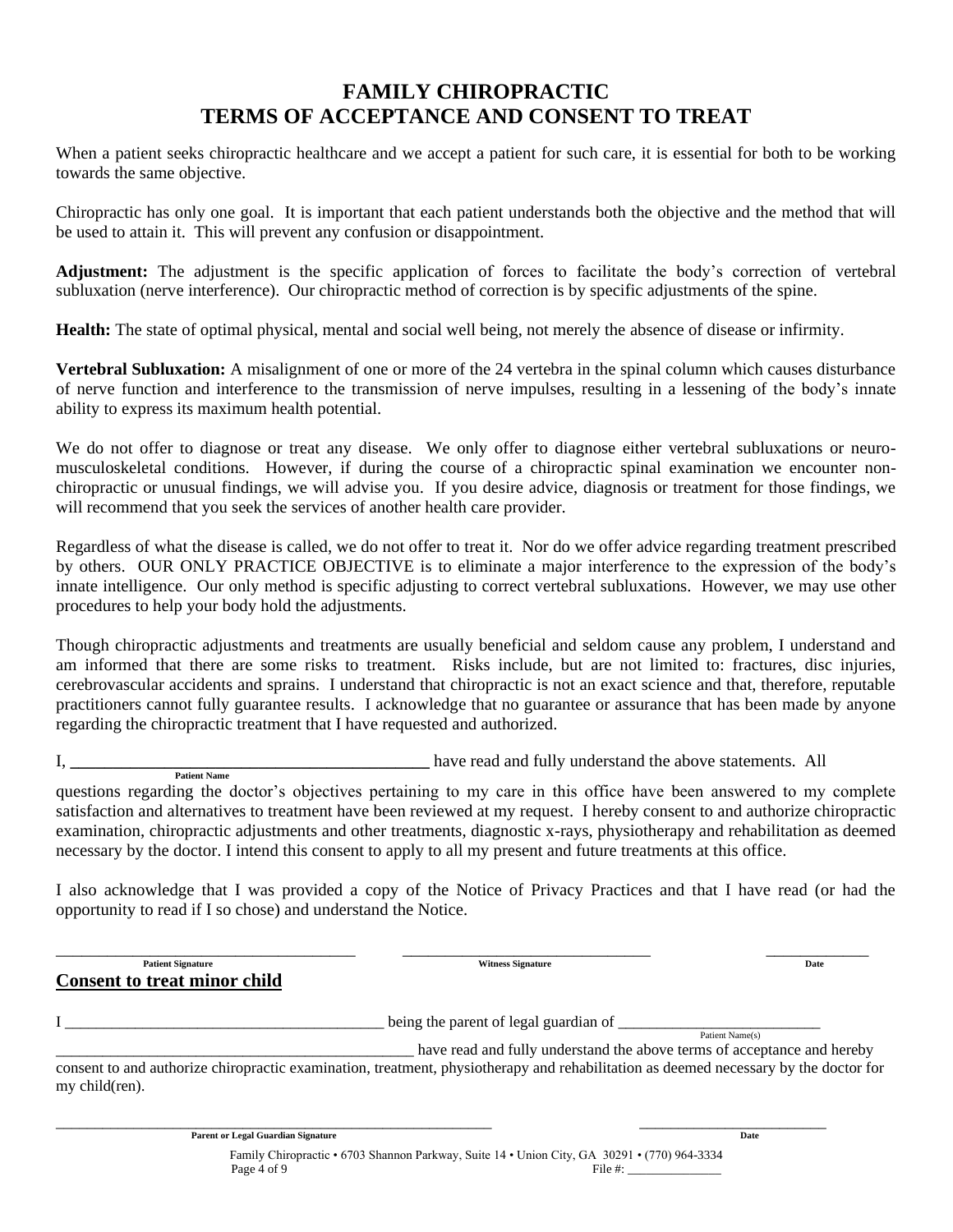## **Authorization to Release Protected Health Information**

|                                                                                                                                                                                                                                                                                                                                                                                                                   | Entity currently in possession of PHI                                                      |                                                        |  |
|-------------------------------------------------------------------------------------------------------------------------------------------------------------------------------------------------------------------------------------------------------------------------------------------------------------------------------------------------------------------------------------------------------------------|--------------------------------------------------------------------------------------------|--------------------------------------------------------|--|
|                                                                                                                                                                                                                                                                                                                                                                                                                   | address                                                                                    |                                                        |  |
|                                                                                                                                                                                                                                                                                                                                                                                                                   | address                                                                                    |                                                        |  |
|                                                                                                                                                                                                                                                                                                                                                                                                                   | phone number • fax number                                                                  |                                                        |  |
|                                                                                                                                                                                                                                                                                                                                                                                                                   |                                                                                            |                                                        |  |
|                                                                                                                                                                                                                                                                                                                                                                                                                   |                                                                                            |                                                        |  |
| By signing this agreement, I authorize the above named clinic to use and/or disclose the following Protected                                                                                                                                                                                                                                                                                                      |                                                                                            |                                                        |  |
|                                                                                                                                                                                                                                                                                                                                                                                                                   | Describe the Protected Health Information you are authorizing to be used and/or disclosed. |                                                        |  |
| This information may be used and/or disclosed for the purpose of ________________                                                                                                                                                                                                                                                                                                                                 |                                                                                            |                                                        |  |
|                                                                                                                                                                                                                                                                                                                                                                                                                   | Describe each purpose for which you are authorizing the use or disclosure.                 |                                                        |  |
| If applicable, I authorize the above named clinic to disclose this information to:<br>Family Chiropractic, 6703 Shannon Parkway, Suite 14, Union City, GA 30291<br><b>OR</b><br>fax: (770) 306-2680                                                                                                                                                                                                               |                                                                                            |                                                        |  |
| This authorization expires <u>Date</u> or event upon which authorization expires.                                                                                                                                                                                                                                                                                                                                 |                                                                                            |                                                        |  |
|                                                                                                                                                                                                                                                                                                                                                                                                                   |                                                                                            |                                                        |  |
| I understand that once the information is released it may be re-disclosed by the recipient and may no longer be<br>protected by federal privacy regulations.<br>I understand that I may revoke this authorization at any time by notifying, in writing, the above named clinic.<br>However, a revocation will not affect any actions taken by the above named clinic prior to their receipt of the<br>revocation. |                                                                                            |                                                        |  |
| I understand that my treatment<br>understand I may refuse to sign this authorization.                                                                                                                                                                                                                                                                                                                             | $\Box$ can<br>$\Box$ cannot                                                                | be conditioned on whether I sign this authorization. I |  |
| Signature of Patient, Parent, Guardian, or Personal Representative                                                                                                                                                                                                                                                                                                                                                |                                                                                            | Date                                                   |  |
| Please print name of Patient, Parent, Guardian, or Personal Representative                                                                                                                                                                                                                                                                                                                                        |                                                                                            | Relationship to Patient                                |  |

**A Copy Of This Signed Authorization Must Be Provided To The Patient.**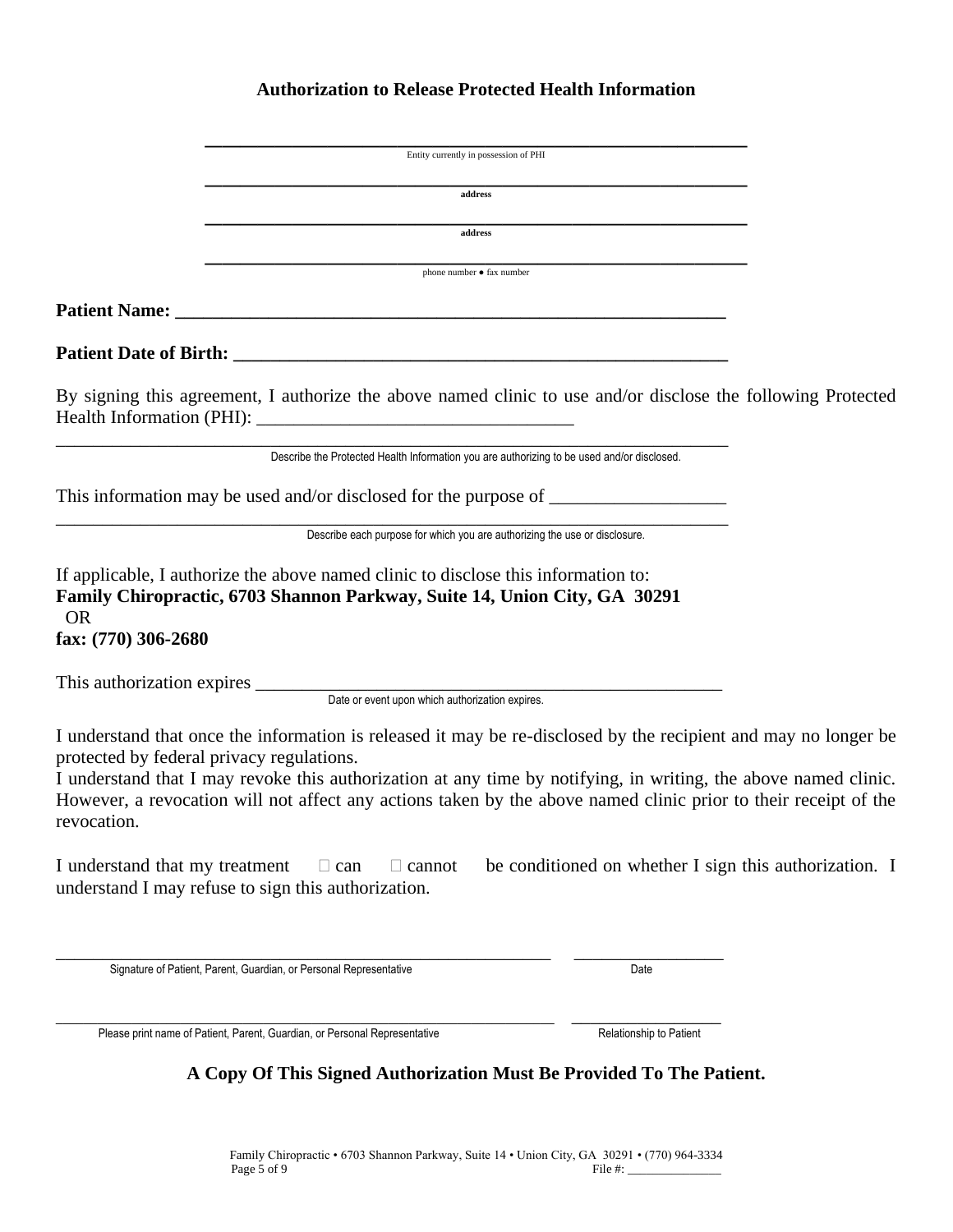## **DIAGNOSTIC IMAGING CONSULTANTS** A. Scott Thorpe, DC, DACBR, Rudy N. Heiser, DC, MS, DACBR, Terry Sandman, DC, MPH, DACBR FAMILY CHIROPRACTIC LOUIS OKUN, D.C. 6703 SHANNON PKWY. STE. 14 UNION CITY, GA 30291 LORI OKUN, D.C. **PH:** 770-964-3334 **FAX:** 770-306-2680 EMAIL: ins@okunchiropractic.com; office@okunchiropractic.com Films/Date Exposed **Executes Exposed Executes Medical History \*\*Please print and complete form with patient's signature\*\*** Patient Name \_\_\_\_\_\_\_\_\_\_\_\_\_\_\_\_\_\_\_\_\_\_\_\_\_\_\_\_\_\_\_\_\_\_\_\_ Date of Birth \_\_\_\_\_\_\_\_\_ Sex \_\_\_M\_\_\_F Address \_\_\_\_\_\_\_\_\_\_\_\_\_\_\_\_\_\_\_\_\_\_\_\_\_\_\_\_\_\_\_\_\_ City/State/Zip \_\_\_\_\_\_\_\_\_\_\_\_\_\_\_\_\_\_\_\_\_\_\_\_\_\_\_\_ Phone \_\_\_\_\_\_\_\_\_\_\_\_\_\_\_\_\_\_\_\_\_\_\_\_\_\_\_ SS# \_\_\_\_\_\_\_\_\_\_\_\_\_\_ Case/Acct# \_\_\_\_\_\_\_\_\_\_\_\_\_\_\_\_\_ BILL: PIP Health/Other Ins. DR. Atty. Patient **Primary Insurance:** \_\_\_\_\_\_\_\_\_\_\_\_\_\_\_\_\_\_\_\_\_\_\_\_\_\_ Phone \_\_\_\_\_\_\_\_\_\_\_\_\_\_\_\_\_\_\_\_\_\_\_\_\_\_ Adjuster\_\_\_\_\_\_\_\_\_\_\_\_\_\_\_\_\_\_\_\_\_\_\_\_\_\_\_\_\_\_\_\_\_\_\_\_ ID/Claim#\_\_\_\_\_\_\_\_\_\_\_\_\_\_\_\_\_\_\_\_\_\_\_\_ Address\_\_\_\_\_\_\_\_\_\_\_\_\_\_\_\_\_\_\_\_\_\_\_\_\_\_\_\_\_\_\_\_\_\_\_\_ Insured \_\_\_\_\_\_\_\_\_\_\_\_\_\_\_\_\_\_\_\_\_\_\_\_\_\_ City/State/Zip\_\_\_\_\_\_\_\_\_\_\_\_\_\_\_\_\_\_\_\_\_\_\_\_\_\_\_\_\_\_\_\_ Date of Injury\_\_\_\_/\_\_\_\_/\_\_\_\_ **Attorney:** \_\_\_\_\_\_\_\_\_\_\_\_\_\_\_\_\_\_\_\_\_\_\_\_\_\_\_\_\_\_\_\_ Phone\_\_\_\_\_\_\_\_\_\_\_\_\_\_\_\_\_\_\_\_\_\_\_\_\_ Address\_\_\_\_\_\_\_\_\_\_\_\_\_\_\_\_\_\_\_\_\_\_\_\_\_\_\_\_\_\_\_\_\_\_City/State/Zip\_\_\_\_\_\_\_\_\_\_\_\_\_\_\_\_\_\_\_\_\_\_\_\_\_\_\_\_

**\*\*\*\*\*\*\*\*\*\*\*\*\*\*\*\*\*\*\*\*\*\*\*\*\*\*\*\*\*\*\*\*\*\*\*\*\*\*\*\*\*\*\*\*\*\*\*\*\*\*\*\*\*\*\*\*\*\*\*\*\*\*\*\*\*\*\***

#### **ASSIGNMENT, LIEN AND AUTHORIZATION/INSURANCE BENEFITS**

For and in consideration of receiving services by "Assignee" and for other good and valuable consideration, I hereby agree to the following: I authorize assignee to release any information pertinent to my case to any insurance company, adjuster, or attorney to facilitate collection under this Assignment, Lien, Reservation of Benefits and Authorization.

#### **ASSIGNMENT OF BENEFITS, RESERVATION AND REQUEST TO ESCROW ANY DISPUTED BENEFITS:**

**I HEREBY ASSIGN MY** insurance benefits and any and all causes of action available under my policy of automobile insurance to, DIAGNOSTIC IMAGING CONSULTANTS OF ST. PETERSBURG, PA d/b/a DIAGNOSTIC IMAGING CONSULTANTS hereinafter, collectively referred to as the Assignee. Additionally, both the assignee and the undersigned patient acknowledge they are foregoing or assuming certain rights under this agreement that they would not otherwise have under normal circumstances, and as such, agree the same serves as additional consideration for this assignment of benefits to the provider/assignees. In the event my insurance company, obligated to make payments to me upon charges made by assignee for services, refuses to make or reduces such payments and in order to maximize the benefits available under my policy coverage, I hereby request the insurance company (assuming there is coverage remaining at the time the company receives the Assignees' bill and if the company fails to pay Assignee the full amount of the bill(s) submitted), to avoid exhaustion of coverage while Assignee pursues its rights under this Agreement, both parties to this agreement (the Assignee and I) further authorize, direct, notice and request the Insurance Company to set aside and place in escrow an amount equal to the full amount of any such denial or reduction, and to hold that amount in escrow until the dispute is resolved in the appropriate forum.

**IN THE EVENT MY** insurance company obligated to make payments to me upon the charges made by Assignee for their services refused to make such payments, upon demand by me or Assignee, I hereby assign and transfer to Assignee any and all causes of action that I might have or that might exist in my favor against such company and authorize Assignee to prosecute said cause of action either in my name or in Assignee name and further I authorize Assignee to compromise, settle or otherwise resolve said claim or cause of action as they see fit. **I AUTHORIZE ASSIGNEE** to release any information pertinent to my case to any insurance company, adjuster or attorney to facilitate collection under this Assignment, Lien and Authorization. I agree that the above mentioned Assignee be given Special Power of Attorney to endorse/sign my name on any and all checks and claim forms for payment of my bill.

**I UNDERSTAND THAT I** remain personally responsible for the total amounts due the Assignee for their services as insurance coverage may only pay a certain percentage of the bill; as, I may have an insurance deductible or my insurance benefits may exhaust or otherwise be limited. I further understand and agree that this Assignment, Lien and Authorization does not require Assignee to await payments and they may demand payments from me immediately upon rendering services at their option, although the Assignee agrees to first demand immediate payment from the insurance company as their first means of pursuing payment for services rendered. Also, I understand that if this account is assigned to an attorney for collection and/or suit, the assignee shall be entitled to reasonable attorney fees and costs of collection. I also understand that, if any bad check is written, I agree to pay for those added costs**.** 

|                                       | Dated this day of ________                                                                   | 20.                     |  |
|---------------------------------------|----------------------------------------------------------------------------------------------|-------------------------|--|
| Patient Signature <b>Example 2018</b> | <b>Print Name</b>                                                                            | <b>Witness</b>          |  |
|                                       | 5136 Central Ave., St. Petersburg, FL 33707                                                  |                         |  |
| Phone: 727-579-2500                   | Toll Free: 877-579-8800 Fax 727-579-1060                                                     |                         |  |
|                                       | Family Chiropractic • 6703 Shannon Parkway, Suite 14 • Union City, GA 30291 • (770) 964-3334 |                         |  |
| Page 6 of 9                           |                                                                                              | File #: $\qquad \qquad$ |  |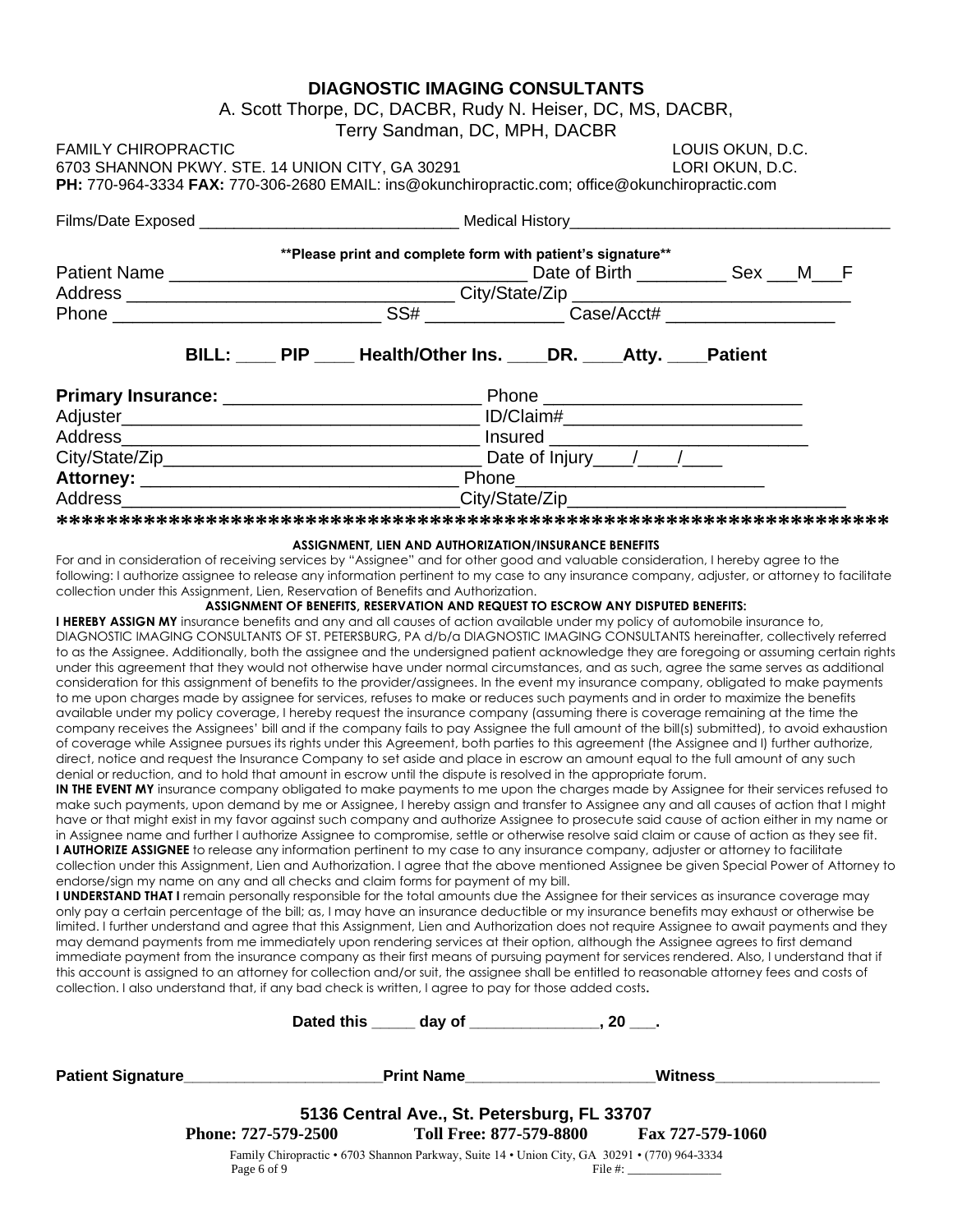## **Personal Injury Intake Information**

Personal injury cases are usually more involved than other cases; therefore your cooperation is greatly needed. In some cases we are able to wait for the carrier to pay the bill. This sometimes means that our office must wait six (6) months to a year for payment.

Even though you may not be responsible for the accident, we need to bill all insurance carriers. Billing all insurance carriers may cover your medical bills either in part or whole before your case settles. Remember, regardless of what insurance agents tell you about opening a Medical Payments claim, if you have Medical Payments on your car insurance policy, it is primary coverage and must be used first.

You must remember that if for any reason the case is not settled, you are responsible for your bill in full.

To expedite your case, the following MUST be brought into our office (we can make copies of any documents necessary):

- □ Accident report
- □ Copies of driver's license and social security card
- $\Box$  Copy of group insurance policy/ policies including major medical insurance
- $\Box$  Copy of automobile insurance policy on each and every vehicle in the household on the day of the collision. (You may contact your insurance agent to get this faxed to the office. Our **fax number is (770) 306-2680**)
- $\Box$  Insurance information on the third party (person who was liable for accident)
- □ Pictures of vehicles can be emailed to **ins@okunchiropractic.com** if digital. Please notate patient name and date of accident in email.
- □ Pictures of injuries can be emailed to **ins@okunchiropractic.com** if digital. Please notate patient name and date of accident in email.
- □ Copies of ambulance trip report and emergency room notes (a release can be signed in the office so we can obtain them.)
- □ Physical and mailing addresses of patient (must have physical address no P.O. Boxes.)
- □ If an attorney is involved, we MUST have a signed Doctor's Lien on file for your case to proceed. We can refer you to an attorney if you need one. (The lien must be signed by the patient and the attorney.)

Remember, we are here to help you. Please keep the lines of communication open in the office so we can stay aware of what is going on with your case at all times. Thank you.

I have received this information on this date. For the items that are applicable to my case, I will bring them to Family Chiropractic within one week of starting care.

Patient Signature Date

\_\_\_\_\_\_\_\_\_\_\_\_\_\_\_\_\_\_\_\_\_\_\_\_\_\_\_\_\_\_\_\_\_\_\_\_\_\_\_\_\_\_\_\_\_\_\_\_\_\_\_\_ \_\_\_\_\_\_\_\_\_\_\_\_\_\_\_\_\_

**Any information can be faxed at any time to Family Chiropractic at (770) 306-2680 Information can also be emailed to ins@OkunChiropractic.com**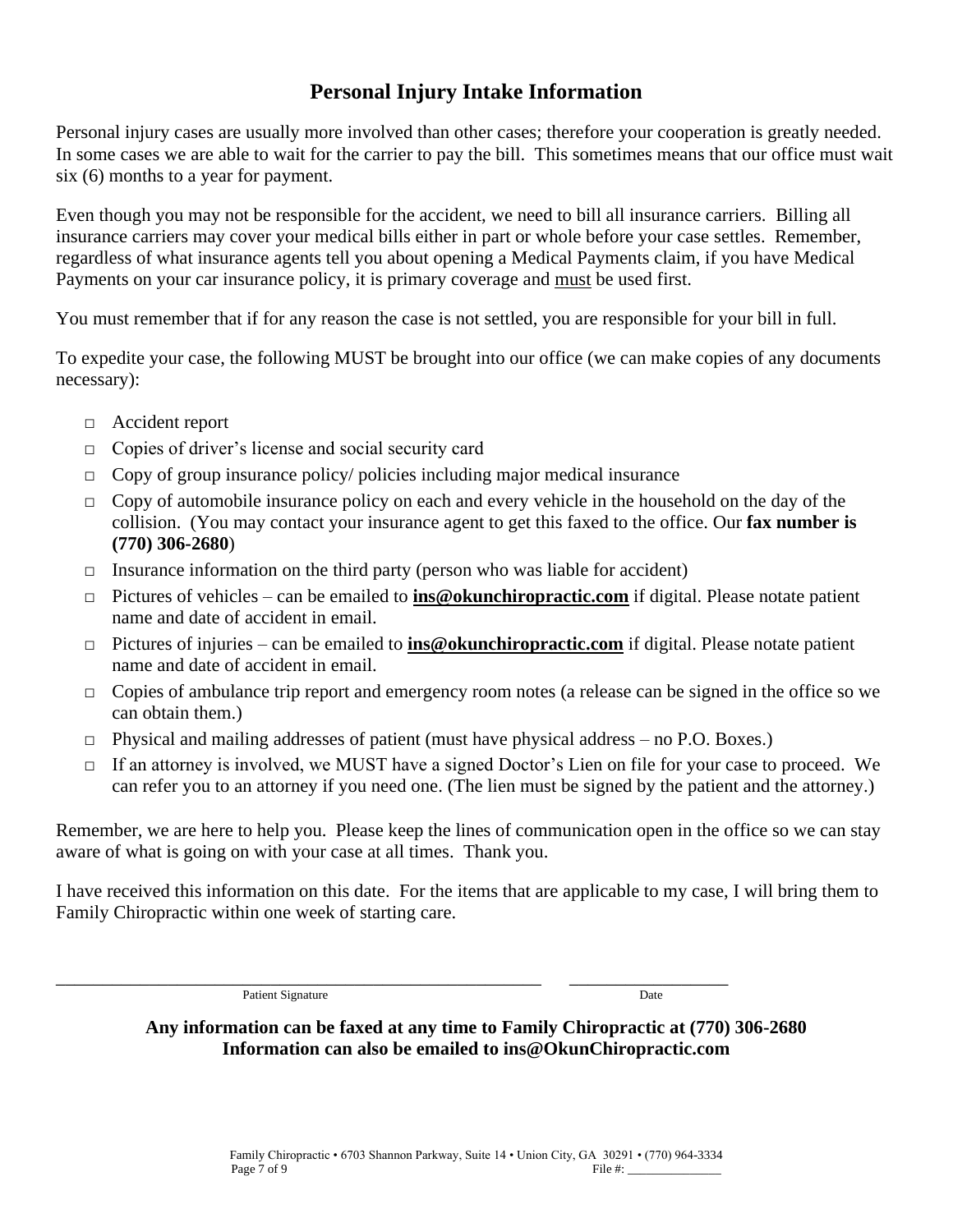## **LIEN AND AUTHORIZATION INSURANCE BENEFITS AND ATTORNEY**

| Claim or File#:                                                                              | Insured's Name: |
|----------------------------------------------------------------------------------------------|-----------------|
|                                                                                              |                 |
| Patient:                                                                                     |                 |
| Policy #:<br>the contract of the contract of the contract of the contract of the contract of |                 |

To Whom It May Concern:

I hereby authorize and direct you, my insurance company, liability insurance adjustor, and/or my attorney, to pay directly to: **Family Chiropractic** such sums as may be due and owing this Office for services rendered me, both by reason of accident or illness, and by reason of any other bills that are due this office, and to withhold such sums from any disability benefits, medical payments benefits, No Fault benefits obligated to reimburse me or from any settlement, judgment or verdict on my behalf as may be necessary to adequately protect said Office. I hereby further give a lien to said Office against any and all insurance benefits name herein, and any and all proceeds of any settlement, judgment or verdict which may be paid to me as a result of the injuries or illness for which I have been treated by said Office.

I understand that I remain personally responsible for the total amounts due the Office for their services. I further understand and agree that this Lien and Authorization does not constitute any consideration for the Office to await payments and they may demand payments from me immediately upon rendering services at their option. And I further understand that such payment is not contingent on any settlement, judgment or verdict by which I may eventually recover said fee. I agree to pay all costs of collection of any balance due this Office, including reasonable attorneys' fees. This agreement is solely for said provider's additional protection and in consideration of the Medical Service Provider awaiting payment in this matter.

I authorize the Office to release any information pertinent to my case to any insurance company, adjuster or attorney to facilitate collection under this Lien and Authorization. I agree that the above mentioned Office be given Power of Attorney to endorse/sign my name on any and all checks for payment of my doctor bill. I hereby instruct that in the event another attorney is substituted in this manner, the new attorney honor this lien as inherent to the settlement and enforceable upon the case as if it were executed by him. A photocopy of this Agreement shall be considered as effective and valid as the original.

| Date: | Signed:  |
|-------|----------|
|       | Witness: |

The undersigned being attorney of record for the above patient does hereby agree to observe all the terms of the above and agrees to withhold such sums from any settlement, judgment, or verdict, as may be necessary to adequately protect said doctor above named.

| Date: | . |
|-------|---|
|       |   |
|       |   |

Printed name of attorney: \_\_\_\_\_\_\_\_\_\_\_\_\_\_\_\_\_\_\_\_\_\_\_\_\_\_\_

Note to attorney: If you prefer, please send your acknowledgement of this lien on your letterhead.